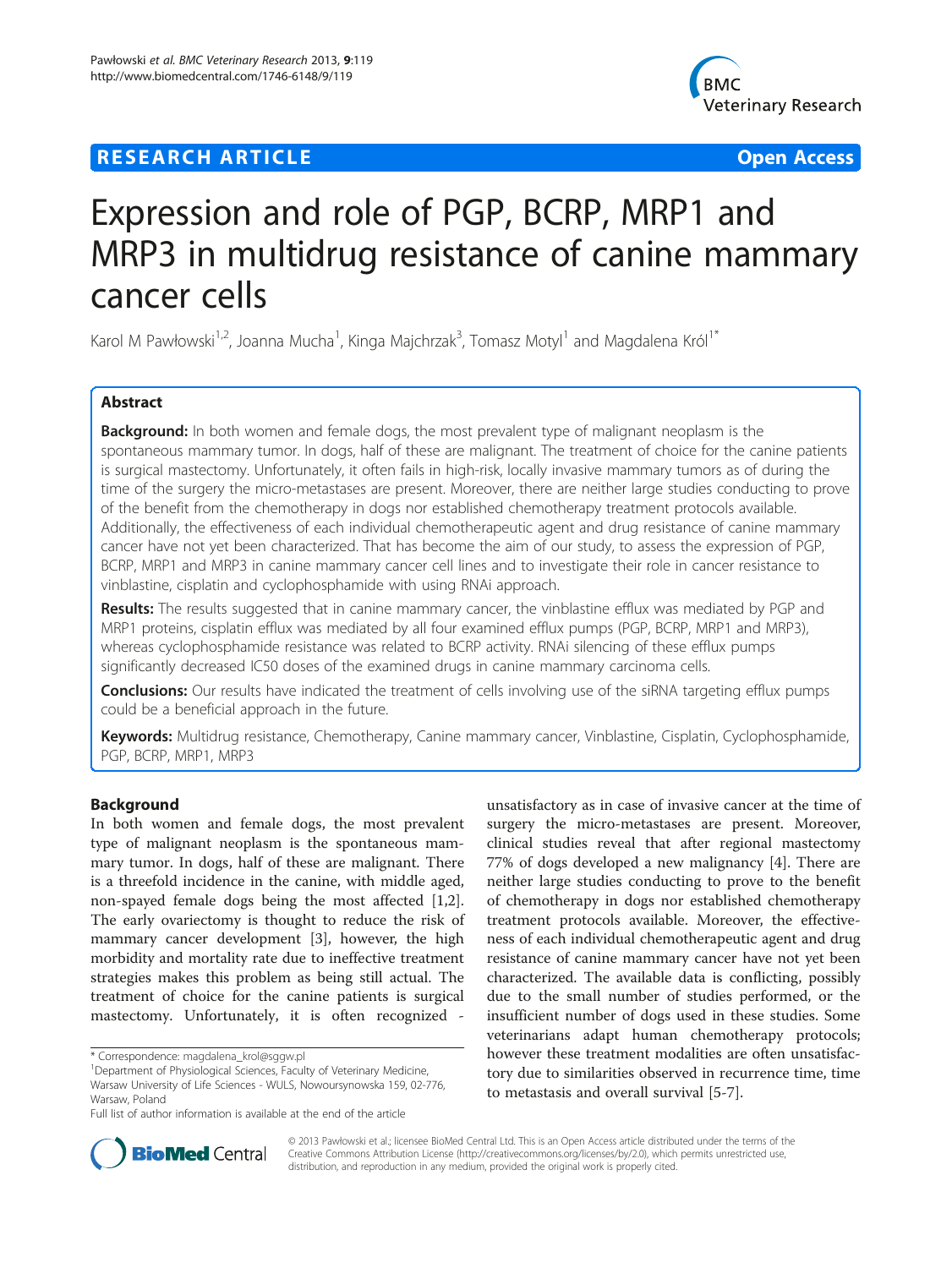The resistance to a specific cytotoxic drug is ensured by the activity of efflux pumps that belong to the ABCtransporters super family. The most important in breast cancer are: PGP (P-glycoprotein), BCRP (Brest Cancer Resistance Protein), MRP1 (Multridrug resistance Protein 1) and MRP3 (Multidrug Resistance Protein 3). For example, in human cancer over-expression of PGP is linked to resistance to vinca alkaloids, anthracyclines, epipodophyllotoxins and also tubulin polymerizing drugs whereas MRP1 is responsible for resistance to vincristine and vinblastine, methothrexate, anthracyclines, etoposide, paclitaxel and irinotecan [[8,9\]](#page-8-0). Unfortunately, expression of efflux pumps and their specific substrates have not been assessed in dogs yet. There is just one document published showing that BCRP can fully protect canine mammary cancer cells against doxorubicin  $[10]$  $[10]$ .

That is why the aim of our study was to assess expression of PGP, BCRP, MRP1 and MRP3 in five canine mammary cancer cell lines and to investigate their role in cancer resistance to vinblastine, cisplatin and cyclophosphamide which are used in breast cancer treatment [[11,12\]](#page-8-0). The examined drugs were selected based on the available data in the field of veterinary oncology. They presented positive results of cisplatin and cyclophosphamide treatment in canine mammary cancer [\[5,7](#page-8-0)] whereas vinblastine was selected due to its general tolerance [[13\]](#page-8-0). Moreover, these anticancer agents belong to various groups, thus we used them to observe efflux pumps activity during treatment with drugs from different groups.

We also treated canine mammary cancer cells with siRNAs specific for these efflux pumps to knock-down their expression. Treatment of cancer cells by using classical inhibitors of efflux pumps often fails [\[8,9](#page-8-0)], thus we used a novel approach to reduce their activity.

Our results have pointed out that treatment of patients with the supportive use of the siRNAs specific for efflux pumps may help with improving results of chemotherapy. Despite the useful function of RNAi therapeutics for disease treatment, it, yet - still requires the development of clinically suitable, safe and effective drug delivery vehicles, there are some promising data from ongoing clinical trials that give hope for their practical application in the future [\[14](#page-8-0)].

## Methods

## Cell lines

The cell lines used for the study have been previously used in other published research [[14-18\]](#page-8-0). Two canine mammary adenocarcinoma cell lines (CMT-W1, CMT-W2), anaplastic cancer cell line (P114), simple carcinoma cell line (CMT-U27) and spindle-cell mammary tumor cell line (CMT-U309) had been examined. Cells were cultured under optimal conditions: in RPMI-1640 medium enriched with 10% (v/v) heat-inactivated fetal bovine serum (FBS), penicillin-streptomycin (50 iU mL–1), and fungizone (2.5 mg mL–1) (reagents obtained from Sigma Aldrich, USA), in an atmosphere of 5% CO2 and 95% humidified air at 37°C.

## siRNA transfection

The siRNA transfection procedure used in canine mammary cancer cells was described in details in our previously published studies [\[19](#page-8-0)-[21\]](#page-8-0). The cell density, transfection reagent toxicity and transfection efficacy were optimized according to the procedure described in our previous manuscript: [[19](#page-8-0)]. The canine (Canis lupus familiaris) pgp, bcrp, mrp1 and mrp3 sequences were obtained from Gene Bank with accession numbers: NM\_001003215, DQ222459.1, NM\_001002971, XM\_54 8204.2, respectively. The siRNA duplexes were designed by [http://www.sigmaaldrich.com/life-science/custom-olig](http://www.sigmaaldrich.com/life-science/custom-oligos/sirna-oligos/sirna-design-service.html) [os/sirna-oligos/sirna-design-service.html](http://www.sigmaaldrich.com/life-science/custom-oligos/sirna-oligos/sirna-design-service.html). The results were confirmed using two independent algorithms: Dharmacon (OligoWalk) and Ambion and two duplexes were used for further experiments (obtained from Sigma Aldrich) (Table [1](#page-2-0)). For each gene silencing the mixture of both duplexes was used  $(30 \text{ pmol} + 30 \text{ pmol})$ . All the experiments with transfected cells were conducted 24–48 hrs after the transfection.

## Reverse-transcriptase qPCR

Total RNA was isolated using a Total RNA kit (A&A Biotechnology, Poland) according to the manufacturer's protocol. Isolated RNA samples were dissolved in RNase-free water. The quantity of isolated RNA was measured using NanoDrop (NanoDrop Technologies, USA). The mean concentration of RNA was 173 ng/μl, and A260/280 ratio was between 1.8 and 2.0. The samples with adequate amounts of RNA were treated with DNaseI to eliminate DNA contamination. The samples were subsequently purified using RNeasy MiniElute Cleanup Kit (Qiagen). Finally RNA samples were analyzed on a BioAnalyzer (Agilent, USA) to measure final RNA quality and integrity. Only RNA with RIN (RNA Integrity Number) > 9 was used for the further analyses. Primers used to detect the expression of *pgp*, *bcrp*, *mrp1* and *mrp3* genes were designed using PRIMER3 software (free on-line access) and checked using Oligo Calculator (free on-line access) and Primer-Blast (NCBI database). The used sequences are listed in Table [2](#page-2-0). rps19 and hprt genes were used as non-regulated references for the normalization of target gene expression [[22,23\]](#page-8-0). Quantitative RT-PCR was performed using fluorogenic SYBR Green and the Sequence Detection System, Fast 7500 (Applied Biosystems). Data analysis was carried out using the 7500 Fast System SDS Software Version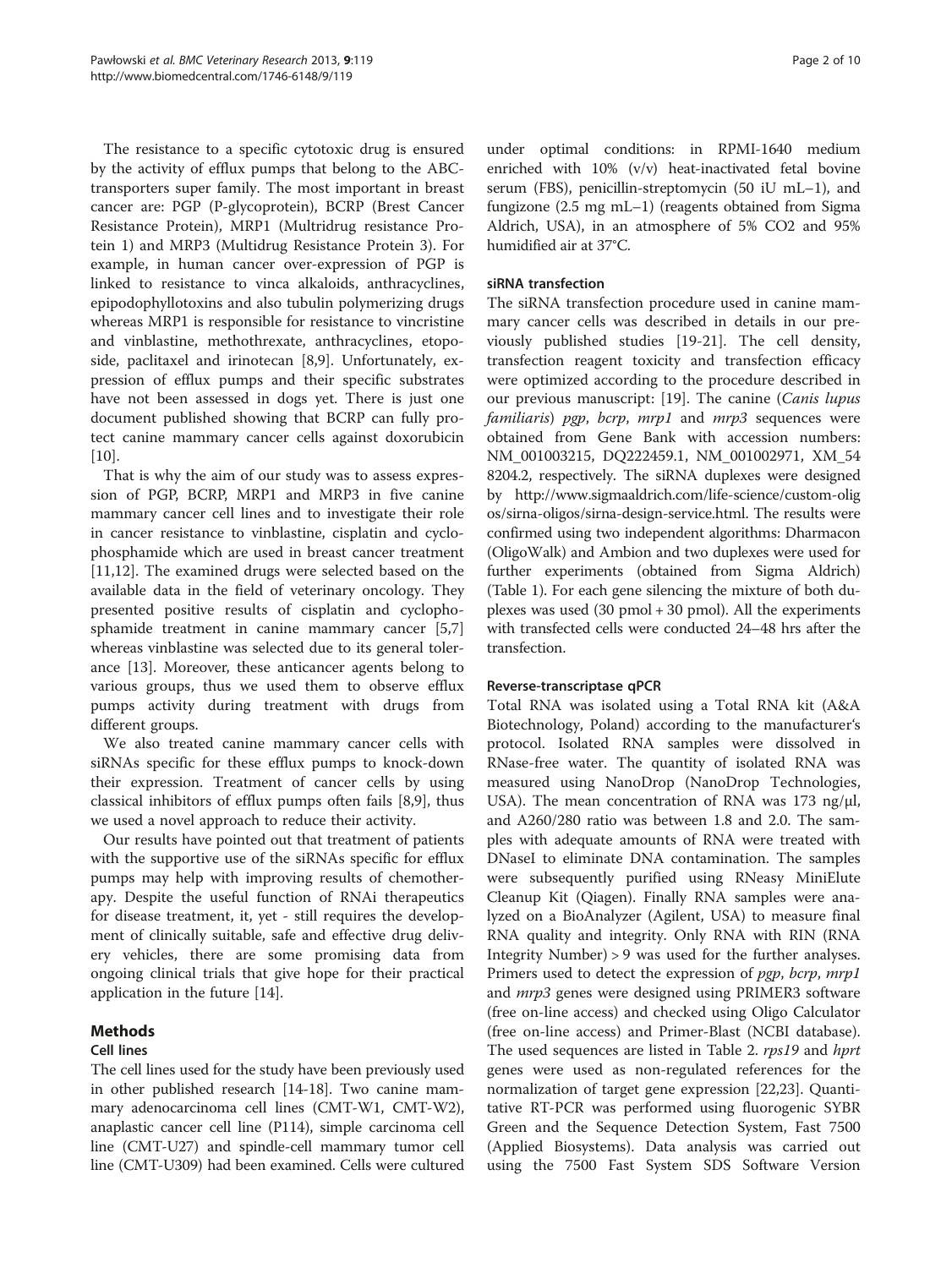<span id="page-2-0"></span>Table 1 Used siRNA sequences

| Gene | <b>GenBank ID</b> | <b>First strand</b>         | Second strand                      |
|------|-------------------|-----------------------------|------------------------------------|
| pap  | NM 001003215      | CGAACUGUUGUUUCUUUGA[dT][dT] | UCAAAGAAACAACAGUUCG[dT][dT]        |
|      |                   | CUUCCGAACUGUUGUUUCU[dT][dT] | AGAAACAACAGUUCGGAAG[dT][dT]        |
| bcrp | DO222459.1        | GCCCAGGAGUCAAUGUAAC[dT][dT] | GUUACAUUGACUCCUGGGC[dT][dT]        |
|      |                   | CGAAUAAUACCUGUAGCUA[dT][dT] | UAGCUACAGGUAUUAUUCG[dT][dT]        |
| mrp1 | NM 001002971      | GAAAGAGGCUCCCUGGCAA[dT][dT] | UUGCCAGGGAGCCUCUUUC[dT][dT]        |
|      |                   | GGAGUAUUCAGAAACGGAG[dT][dT] | CUCCGUUUCUGAAUACUCC[dT][dT]        |
| mrp3 | XM 548204.2       | GGCUAUGACGGAGAGCCAA[dT][dT] | <b>UUGGCUCUCCGUCAUAGCC[dT][dT]</b> |
|      |                   | UGUCUACGCUGCCUUGGGA[dT][dT] | UCCCAAGGCAGCGUAGACA[dT][dT]        |

siRNA sequences used to pgp, bcrp, mrp1 and mrp3 genes silencing in canine mammary cancer cell lines. The canine (Canis lupus familiaris) pgp, bcrp, mrp1 and mrp3 sequences were obtained from Gene Bank with accession numbers: NM\_001003215, DQ222459.1, NM\_001002971, XM\_548204.2, respectively. The siRNA duplexes were designed by <http://www.sigmaaldrich.com/life-science/custom-oligos/sirna-oligos/sirna-design-service.html>. The results were confirmed using two independent algorithms: Dharmacon (OligoWalk) and Ambion.

1.4.0.25 (Applied Biosystems, USA). The results were analyzed using comparative Ct method [\[24](#page-8-0)]. Relative transcript abundance of the gene equals ΔCt values ( $\Delta$ Ct = Ct<sup>reference</sup> – Ct<sup>target</sup>). Relative changes in transcript were calculated as  $\Delta \Delta Ct$  values  $(\Delta \Delta Ct = 2^{-\Delta Ct})$ . The experiment was conducted three times.

#### Flow cytometry determination of rhodamine-123 accumulation

Table 2 Primers used for RT-qPCR

Examined cancer cells  $(5 \times 10^6 \text{ cells per ml})$  (control cells and cells treated with  $pgp$ , bcrp, mrp1 and mrp3 -specific siRNAs) were incubated for 1 h at 37°C in the 1 mmol of rhodamine-123 (obtained from Sigma Aldrich, Germany). After the incubation time, cells were washed twice, resuspended in ice cold PBS and kept at 4°C in the dark until analysis in the flow cytometer. At least 50 000 cells per sample were counted and analyzed by flow cytometry (BD FACS Aria II, Becton Dickinson, USA). Cells shown in forward scatter and side scatter were gated and acquired through the fluorescence channel. The amount of fluorescence was plotted as a histogram within the gate. Data acquisition was performed using BD FACS Diva

|  | software (Becton Dickinson, USA) to determine mean         |  |  |  |
|--|------------------------------------------------------------|--|--|--|
|  | fluorescence intensity values. This procedure has been     |  |  |  |
|  | published before [25]. Results represent the average of at |  |  |  |
|  | least three independent experiments.                       |  |  |  |

The overlay histogram was created using Flowing Software (Turku University, Finland), available at [www.](http://www.flowingsoftware.com) [flowingsoftware.com.](http://www.flowingsoftware.com)

#### Cell viability assay (MTT-assay) and  $IC_{50}$  determination

Cell viability (metabolic activity of viable cells) was quantified by MTT assay. Cells were seeded into 96-well plate (Nunc Inc., Denmark) at the density which ensured their 50-70% confluence at the day of experiment and: 1) treated with vinblastine (at the following concentrations: 12.3, 36.9, 61.5, 123, 369, 615, 2 460, 4 920, 7 380 nmol), cisplatin (at the following concentrations: 46.5, 83, 465, 830, 4 650, 8 300, 46 500, 83 000 166 000 nmol) or cyclophosphamide (at the following concentrations: 425, 950, 1 900, 3 800, 19 000, 38 000 76 000 nmol) (all drugs obtained from Sigma Aldrich, Germany), 2) transfected with *pgp, bcrp, mrp1* and *mrp3* -specific siRNA and then treated with the anticancer drugs as given above, 3)

| Gene symbol | Forward primer                | Reverse primer               | Optimum annealing<br>temp. $(^{\circ}C)$ | Optimum annealing<br>time (sec) |
|-------------|-------------------------------|------------------------------|------------------------------------------|---------------------------------|
| pgp         | <b>GCTTAACACCCGGCTCACAGAC</b> | TAAGAAAGCGGCACCAATAGAAAT     | 72                                       | 10                              |
| bcrp        | GAGCTCCTTGTGGTTGAGAA          | AGGTGATGGTCATGAGGAGA         | 72                                       | 10                              |
| mrp1        | <b>TTTACTTTTCCCTCGTGCTG</b>   | <b>TATTCAGGGACCAAAGGTCA</b>  | 72                                       | 45                              |
| mrp3        | AGGATGGACCTGATGACAGA          | AACTTGGGAATCAGGAGACC         | 72                                       | 30                              |
| hprt        | AGCTTGCTGGTGAAAAGGAC          | <b>TTATAGTCAAGGGCATATCC</b>  | 59                                       | 6                               |
| rps19       | CCTTCCTCAAAAAGTCTGGG          | <b>GTTCTCATCGTAGGGAGCAAG</b> | 61                                       | 10                              |

Primer sequences used in this study and their annealing optimal temperature and time. The mRNA sequences of key genes were obtained from NCBI database. Primers were designed using PRIMER3 software (free on-line access) and checked using Oligo Calculator (free on-line access) and Primer-Blast (NCBI database). Primers sequences are listed in Table 1. hprt and rps19 genes were used as non-regulated reference genes for normalization of target gene expression [[22,23\]](#page-8-0).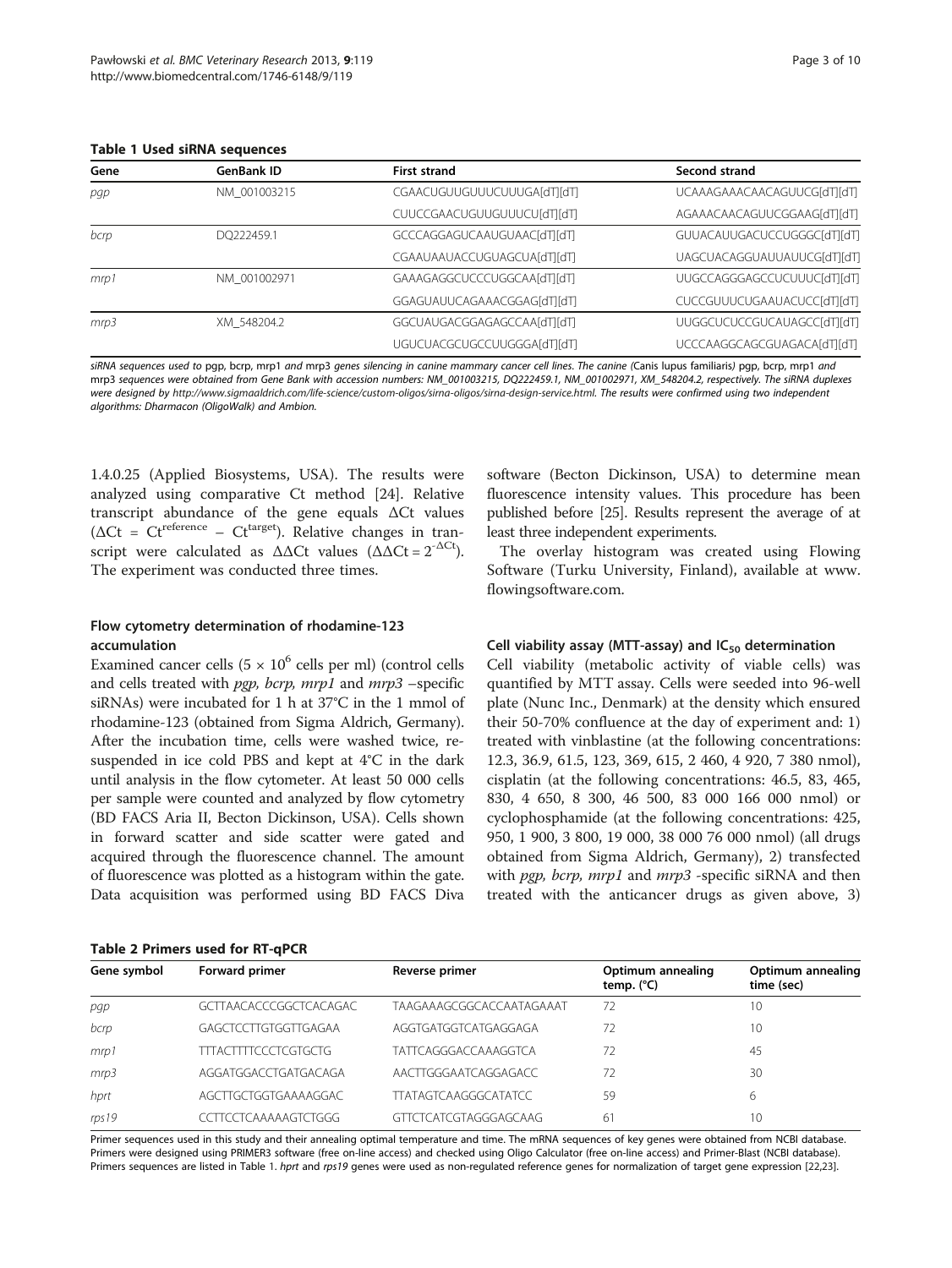treated with non-coding siRNA (scrambled control) and cyctotoxic drugs as given above. These concentrations of anticancer drugs were determined in course of our preliminary experiments (data not shown) and chosen as appropriate to determine IC50 doses in all of the examined cell lines.

Then, cells were incubated in 0.5 mg/ml tetrazolium salt MTT diluted in phenol red-free RPMI 1640 medium (Sigma Aldrich) for 4 hrs at 37°C. To complete solubilization of the formazan crystals, 100 μl of DMSO (Dimethyl sulfoxide, Sigma Aldrich) was added to each well. Cells viability was quantified by measuring photometric absorbance at 570 nm in multi well plate reader Infinite 200 PRO Tecan™ (TECAN, Mannedorf, Switzerland). All the samples were examined in triplicate, each experiment was conducted seven times  $(n = 21)$ . Based on these results cytotoxicity was determined. It was expressed as a mean percentage decrease relative to unexposed control  $\pm$  S.D. Control values were set at 100% viability. Cytotoxicity data were fitted to a sigmoidal curve and a four parameter logistic model was used to calculate IC50, which is the concentration of agent which reduces cell growth by 50% under the experimental conditions (increasing apoptosis, necrosis or causing block in cell cycle). This analysis was performed using GraphPad Prism 5.0 (San Diego, USA). This method of IC50 analysis has been previously published [\[26](#page-9-0)].

#### Apoptosis assay

The Annexin V-FITC and propidium iodide (PI) dual staining was applied for apoptosis analysis. Control cells (1) and cells treated with (2) anticancer drug at IC50 dose and (3) transfected with *pgp*, *bcrp*, *mrp1* and *mrp3*specific siRNA moreover treated with anticancer drug at IC50 dose were harvested by trypsinization. These cells, as well as the cells floating in medium (RPMI 1640 containing 10% FBS) were stained with an Annexin V Kit (Becton Dickinson, USA) according to the manufacturer's protocol. The cells then were analyzed by flow cytometry (BD FACS Aria II, Becton Dickinson, USA) within 1 hr after staining. Early apoptotic cells with exposed phosphatidylserine but intact cell membranes bound to Annexin V-FITC however excluded PI. Cells in late apoptotic stages were labeled with both Annexin V-FITC and PI, whereas necrotic cells were labeled with PI only. All samples were assayed in triplicate. The experiment was conducted at least twice.

#### Statistical analysis

The analysis for statistical purposes was conducted using Prism version 5.00 software (GraphPad Software, USA). The one-way ANOVA and Tukey HSD (Honestly Significant Difference) post-hoc test were applied as well as regression analysis. Determination of IC50 test has been used. The p-value <0.05 was recognized as significant, whereas, p-value <0.01 and p-value <0.001 as highly significant. The data was expressed as means +/− S.D. For molarity calculations, the Molarity Calculator (GraphPad, USA) on-line platform was used.

#### Results

## PGP, BCRP, MRP1 and MRP3 are expressed in canine mammary cancer cells and their expression level changes due to anticancer drug in vitro treatment

RT-qPCR analysis revealed that all of the examined cell lines express pgp, bcrp, mrp1 and mrp3 (Table [3\)](#page-4-0). The pgp expression ranged between 3.50 in CMT-U27 cell line and 17.85 in CMT-W1 cell line. The bcrp expression was the lowest in CMT-U309 cell lines (11.86) whereas the highest in CMT-W2 cell line (36.00). The highest expression of mrp1 was observed in CMT-W2 cell line (24.02) whereas the lowest expression was noticed in CMT-U27 cell line (7.50). CMT-W2 cell line exposed the lowest expression of  $mrp3$  (11.35). The highest expression of mrp3 was detected in CMT-U309 cell line (23.28).

Treatment of cancer cells using scrambled siRNA did not cause any significant effect on examined gene expression (Table [3](#page-4-0)), whereas treatment of these cells with pgp, bcrp, mrp1 or mrp3 -specific siRNAs caused significant decrease in transcript level of targeted genes (the mostly significant effect was noticed in case of  $pqp$ ) and mrp1) (Table [3](#page-4-0)). The efficacy of silencing reaction was very high, as there was observed 88-99% decrease in pgp transcript level, 14-100% in bcrp, 94-99% in mrp1 and 22-100% in mrp3 expression (Table [3](#page-4-0)).

Interestingly, we observed that pgp expression increased significantly in all the examined cell lines after viblastine and cisplatin treatment at IC50 doses, whereas decreased after cyclophosphamide treatment at IC50 dose (Table [3](#page-4-0)). Vinblastine treatment increased mrp1 expression in all of the examined cell lines with exception of CMT-W2 cell line where its expression increased also after treatment with cyclophosphamide at IC50 dose (Table [3](#page-4-0)). In case of bcrp, we observed increased tendency in its expression after cyclophosphamide treatment and decreased in its expression after vinblastine treatment at IC50 dose (Table [3](#page-4-0)). We are as well able to point out the increase in mrp3 expression in all the examined cell lines after treatment with cisplatin at IC50 dose (Table [3](#page-4-0)).

## Cancer cell treatment with pgp, bcrp, mrp1 and mrp3 – specific siRNA decreases efflux pumps activity enhancing rhodamine-123 accumulation

The rhodamine-123 efflux assay was conducted to confirm our results of gene expression silencing and their functional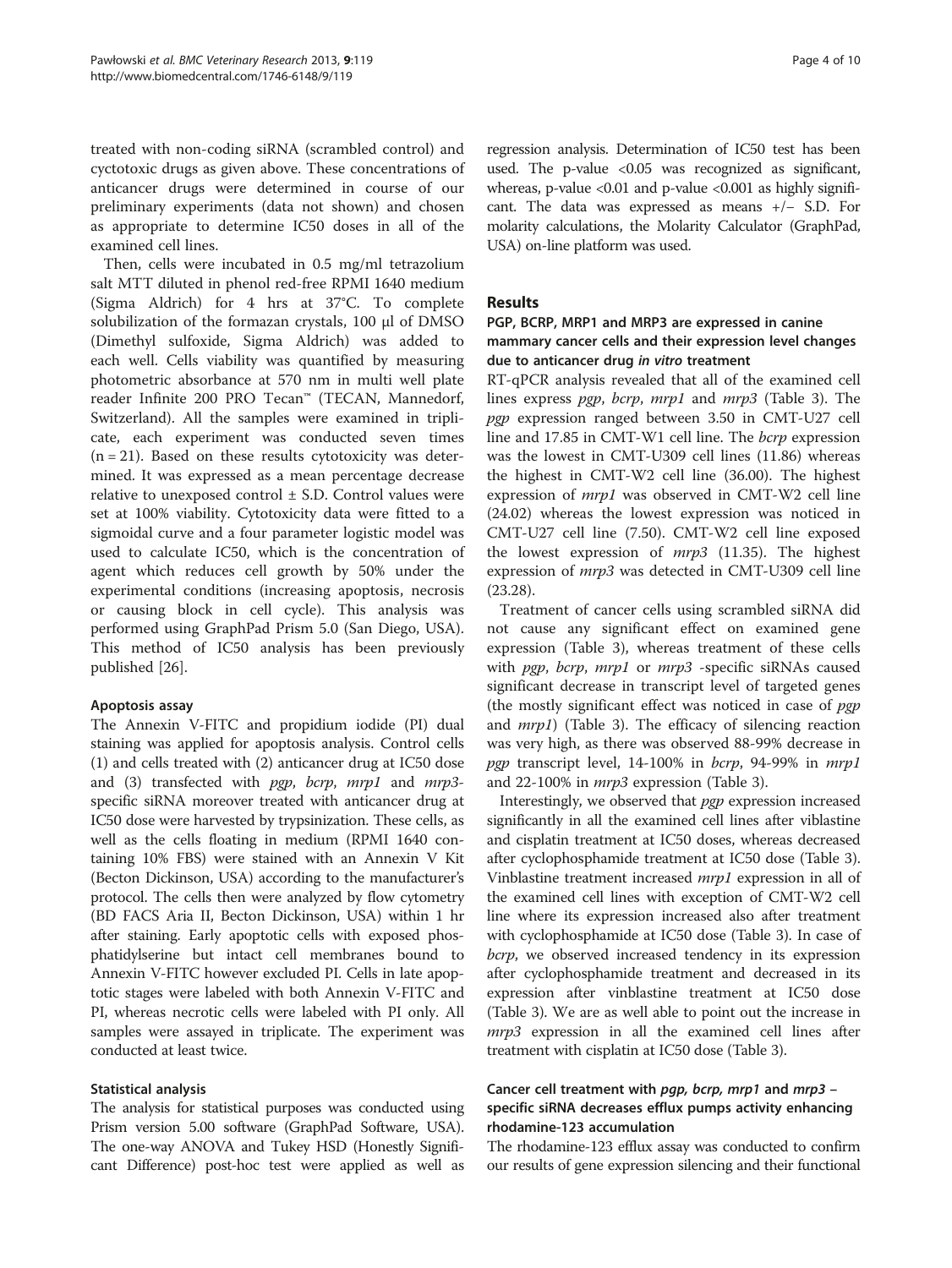| Efflux<br>pump | Sample           | Relative expression in cell lines |                 |            |            |            |  |
|----------------|------------------|-----------------------------------|-----------------|------------|------------|------------|--|
|                |                  | <b>CMT-U27</b>                    | <b>CMT-U309</b> | P114       | CMT-W1     | CMT-W2     |  |
| <b>PGP</b>     | ctrl             | 3.50                              | 9.20            | 5.00       | 17.85      | 16.42      |  |
|                | pgp siRNA        | $0.45***$                         | $0.10***$       | $0.50***$  | $0.80***$  | $0.16***$  |  |
|                | non-coding siRNA | 3.44                              | 9.10            | 5.10       | 7.750      | 16.31      |  |
|                | vinblastine      | $9.50***$                         | $16.20***$      | $14.70***$ | 19.56***   | 21.52***   |  |
|                | cisplatin        | 8.95***                           | 35.20***        | $31.00***$ | 36.08***   | $26.16***$ |  |
|                | cyclophosphamide | $0.09***$                         | $2.30**$        | $0.22***$  | $0.08***$  | $2.87***$  |  |
| <b>BCRP</b>    | ctrl             | 19.84                             | 11.86           | 23.52      | 23.70      | 36.00      |  |
|                | bcrp siRNA       | $17.15***$                        | $2.77***$       | $2.77***$  | $10.46***$ | $0.00***$  |  |
|                | non-coding siRNA | 19.00                             | 11.20           | 22.90      | 23.00      | 36.18      |  |
|                | vinblastine      | 14.84*                            | $3.80***$       | $11.80***$ | $12.30***$ | 13.24*     |  |
|                | cisplatin        | 30.50***                          | 22.16***        | 40.34***   | 36.57***   | 37.23*     |  |
|                | cyclophosphamide | 23.32***                          | 33.53*          | 29.23***   | 24.50*     | $41.72**$  |  |
| MRP1           | ctrl             | 7.50                              | 9.40            | 16.50      | 20.10      | 24.02      |  |
|                | mrp1 siRNA       | $0.10***$                         | $0.60***$       | $0.23***$  | $0.20***$  | $0.61***$  |  |
|                | non-coding siRNA | 7.20                              | 6.62            | 20.12      | 20.91      | 24.21      |  |
|                | vinblastine      | $9.70***$                         | $7.00***$       | $9.76***$  | 35.01*     | 30.20***   |  |
|                | cisplatin        | $15.70***$                        | $19.34***$      | 21.84*     | 30.61***   | 26.20**    |  |
|                | cyclophosphamide | $2.50***$                         | $0.09***$       | $3.32***$  | $10.40***$ | $6.04***$  |  |
| MRP3           | ctrl             | 14.40                             | 23.28           | 13.84      | 17.70      | 11.35      |  |
|                | mrp3 siRNA       | $1.00***$                         | $0.00***$       | $4.84***$  | $13.90**$  | $7.15***$  |  |
|                | non-coding siRNA | 13.87                             | 21.99           | 13.09      | 17.10      | 10.99      |  |
|                | vinblastine      | 14.20                             | 21.97           | 13.12      | 17.50      | 9.78       |  |
|                | cisplatin        | $15.60*$                          | 32.20***        | 15.80*     | $21.30***$ | 14.09*     |  |
|                | cyclophosphamide | 14.99                             | 24.09           | 14.25      | 18.01      | 11.72      |  |

<span id="page-4-0"></span>Table 3 Expression of pgp, bcrp, mrp1 and mrp3 in various experimental conditions

Expression of efflux pumps in canine mammary cell lines in control conditions, after scrambled siRNA treatment and pap, bcrp, mrp1 and mrp3 -specific siRNA treatment as well as after treatment with vinblastine, cisplatin and cyclophosphamide at IC50 doses. p < 0.05 was marked as\*, p < 0.01 was marked as \*\*, and p < 0.001 was marked as \*\*\*. One-way ANOVA followed by Tukey HSD post-hoc test were applied. Increase in expression was marked as red text, decreased in expression was marked as green text, whereas no change in transcript level was marked as black text.

inhibition. It showed that after knock-down of pgp, bcrp, *mrp1* and *mrp3* expression level, the rhodamine-;123 accumulation significantly increased and that shows decreased activity of the efflux pumps (Figure [1](#page-5-0)A, B). Treatment of examined cells with scrambled siRNA did not cause any significant effect (data not shown). We observed that siRNA treatment of CMT-U27 caused significant but slight effect on rhodamine-123 accumulation (mean fluorescence related to rhodamine-123 accumulation in control cells was 97, whereas in siRNA treated cells it was between 108 and 110). In other cell lines the effect was higher (Figure [1](#page-5-0)), for example in P114 cell line the mean fluorescence related to rhodamine-123 accumulation in control cells was only 87 (the lowest, comparing to other cell lines) however, after the treatment with bcrp-specific siRNA is was 128 (Figure [1](#page-5-0)). The highest effect of rhodamine-123 accumulation after siRNA treatment was observed in CMT-W2 cell line (148 after mrp3-specific siRNA treatment, 111 in control conditions).

#### Cancer cell treatment with siRNA specific to efflux pumps decreases drug-resistance

The MTT assay of cells viability after treatment with increasing doses of anticancer drugs showed significant variations in IC50 doses between the examined cell lines. All IC50 doses are listed in Table [4.](#page-5-0) Vinblastine IC50 dose in CMT-U27 cell line was 1 588 nmol, whereas after PGP and MRP1 knock-down it was only 203 nmol and 144 nmol, respectively (Table [4](#page-5-0), Figure [2A](#page-6-0)). In CMT-W2 cell line vinblastine IC50 was 9 434 nmol, whereas after  $pgp$  and  $mrp1$  silencing it was 1264 nmol and 1248 nmol, respectively (Table [4](#page-5-0)). We showed that after *pgp* and *mrp1* silencing IC50 was significantly lower in all the examined cell lines ranging 203–1391 nmol and 144–1248 nmol, respectively (Table [4](#page-5-0)). Significant variations were also observed in case of IC50 doses of cisplatin – the lowest IC50 dose was in CMT-U27 cell line (5 669 nmol) (Figure [2](#page-6-0)B), whereas the highest was in P114 cell line (42 944 nmol)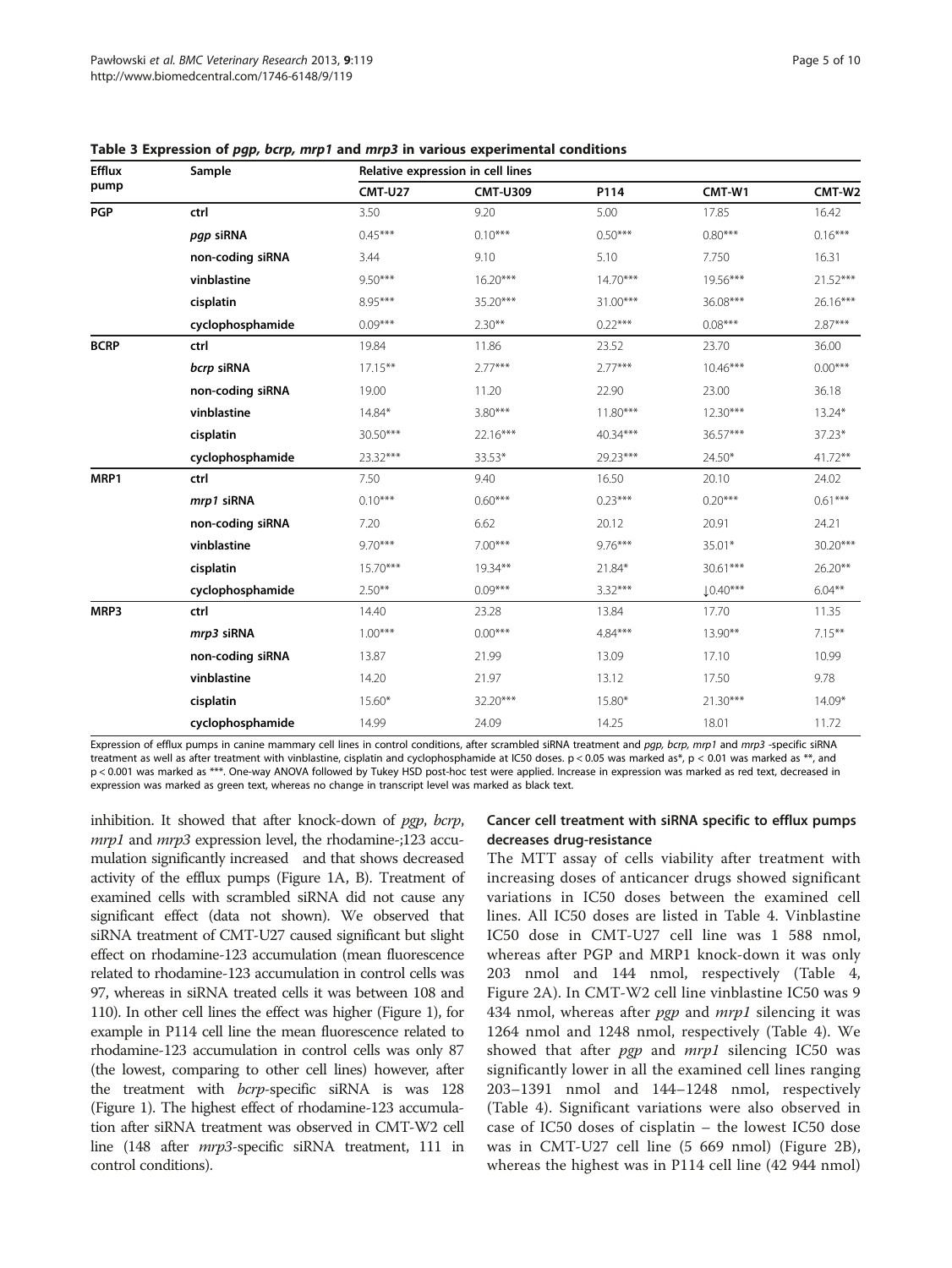<span id="page-5-0"></span>

(Table 4). Cisplatin IC50 was significantly decreased in all the examined cell lines after silencing of pgp, bcrp, mrp1 and mrp3 (Table 4). Regarding cyclophosphamide, we also noticed significant variations in IC50 values. It was the lowest in CMT-W1 cell line (8 679 nmol), when on the other hand the highest in CMT-W2 cell line (25 698 nmol) (Table 4). Treatment of cells with bcrpspecific siRNA decreased cyclophosphamide IC50 in all of the examined cell lines (ranging between 765 and 5 705 nmol) (Table 4, Figure [2](#page-6-0)C).

#### Cancer cell treatment with anticancer drug and siRNA specific to efflux pumps increases apoptosis

The Annexin V assay was used to examine the influence of pgp, bcrp, mrp1 and mrp3 expression knock-down on apoptosis induced by vinblastine, cisplatin and cyclophosphamide (comparing to anticancer drug given as a single agent at IC50 dose). Due to any changes in cells viability based on transfection procedure were observed in MTT assay, this kind of control has been omitted in apoptosis assay. We used similar approach in our previous study [[19\]](#page-8-0).

| Table 4 IC50 doses of anticancer drugs in control conditions and after efflux pumps silencing |  |  |  |
|-----------------------------------------------------------------------------------------------|--|--|--|
|-----------------------------------------------------------------------------------------------|--|--|--|

| Anticancer drug  | Condition  | IC50 in examined cell lines [nmol] |                 |           |             |           |
|------------------|------------|------------------------------------|-----------------|-----------|-------------|-----------|
|                  |            | <b>CMT-U27</b>                     | <b>CMT-U309</b> | P114      | CMT-W1      | CMT-W2    |
| vinblastine      | ctrl       | 1 5 8 8                            | 2 4 7 2         | 2 744     | 8 0 7 2     | 9434      |
|                  | pgp siRNA  | $203***$                           | $464***$        | 208***    | 1 391***    | $1264***$ |
|                  | bcrp siRNA | 1 497                              | 2 4 1 7         | 2 5 7 2   | 8 0 0 2     | 7 3 4 6   |
|                  | mrp1 siRNA | $144***$                           | $772**$         | 756**     | $1747***$   | $1248***$ |
|                  | mrp3 siRNA | 1 3 3 0                            | 2 4 0 6         | 2 5 6 1   | 7 4 3 3     | 8 4 8 2   |
| cisplatin        | ctrl       | 5 6 6 9                            | 12 034          | 42 944    | 41 288      | 9536      |
|                  | pgp siRNA  | 2 203**                            | 8 613**         | 5 000***  | 32 663***   | 6 707**   |
|                  | bcrp siRNA | 3 300**                            | 8 540**         | 17 699*** | 11 228***   | 8 177*    |
|                  | mrp1 siRNA | $1339**$                           | 10 090*         | 20 348*** | 29 132***   | 5 695**   |
|                  | mrp3 siRNA | $303***$                           | 7 301**         | 13 565*** | $11.163***$ | $7177*$   |
| cyclophosphamide | ctrl       | 9 5 9 9                            | 12 542          | 10 340    | 8679        | 25 698    |
|                  | pgp siRNA  | 8 4 3 2                            | 11 755          | 10 242    | 7912        | 15 4 43   |
|                  | bcrp siRNA | 799***                             | 2 086***        | 5705**    | $2.463***$  | 765***    |
|                  | mrp1 siRNA | 8762                               | 11 307          | 9 9 5 5   | 7 247       | 7 000     |
|                  | mrp3 siRNA | 8 8 0 2                            | 12 278          | 10 167    | 6 9 32      | 1 1 3 0   |

IC50 doses [nmol] of anticancer drugs: vinblastine, cisplatin and cyclophosphamide in canine mammary cancer cell lines in control conditions and after silencing of efflux pumps expression. p < 0.05 was marked as \*, p < 0.01 was marked as \*\*, and p < 0.001 was marked as \*\*\*. One-way ANOVA followed by Tukey HSD posthoc test was applied.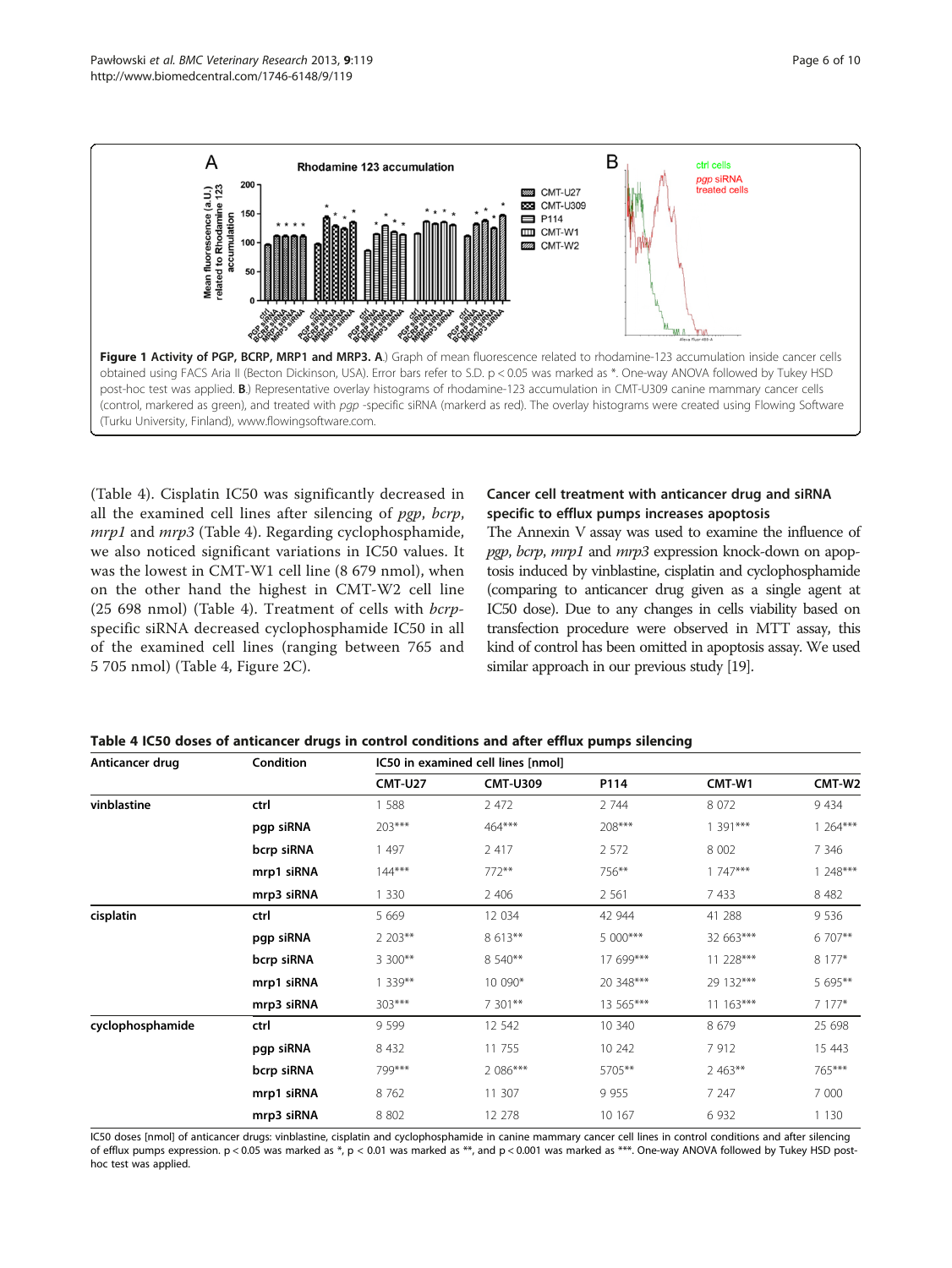<span id="page-6-0"></span>

Annexin V analysis revealed that treatment of cells using pgp and  $mrp1$  -specific siRNA together with vinblastine (at IC50 dose) significantly increased number of apoptotic cells, compared to apoptosis caused by anticancer drug which was given as a single agent (at the IC50 dose as well) (Figure [3](#page-7-0)A). The most significant effect was pointed out in CMT-W1 cell line: 25.35% and 17.45% increase in number of apoptotic cells after *pgp* and *mrp1* silencing and vinblastine treatment, respectively (Figure [3](#page-7-0)). Similarly, in CMT-W2 cell line 21.78% and 20.88% increase in number of apoptotic cells was shown after pgp and mrp1 silencing and vinblastine treatment, respectively (Figure [3](#page-7-0)).

In case of cisplatin treatment at IC50 dose, an increase in number of apoptotic cells was noticed in each cell line after silencing of all the efflux pumps: pgp, bcrp, mrp1 and mrp3. The mostly significant result was observed in P114 cell line, where 40%, 41%, 42% and 40% increase in number of apoptotic cells  $(p < 0.001)$  was visible, respectively (Figure [3](#page-7-0)B, D). In CMT-U309 cell line the highly significant  $(p < 0.001)$  effect on apoptosis was as well as in case of cisplatin treatment in cells transfected with siRNA specific to: pgp, bcrp and mrp3 (26.45%, 26.18% and 21.05% increase in number of apoptotic cells, respectively), whereas significant effect  $(p < 0.05)$  was observed in cells transfected with mrp1 -specific siRNA (8.25% increase in number of apoptotic cells) (Figure [3](#page-7-0)B).

In all the examined cell lines increase in number of apoptotic cells related to cyclophosphamide treatment at IC50 dose was undoubtedly visually recognized after bcrp knock-down (Figure [3C](#page-7-0)). Additionally, in CMT-W2 cell line the significant increase in number of apoptotic cells was observed due to cyclophosphamide treatment following transfection with *bcrp*, *mrp1* and *mrp3* -specific siRNA (30%, 12.1% and 21%, respectively).

#### **Discussion**

Cancer cells retain the important mechanism of selfprotection through the activity of multiple drug resistance

transporters. The multidrug resistance is frequently associated with over-expression of two or more membrane pumps that efflux anticancer drug from the cytoplasm. This protects tumor cells against the drug effects and its correlated molecular processes [\[8](#page-8-0)]. Expression of efflux pumps is usually higher in tumors that originate from tissues that normally show their expression and it is always higher in the tumors than in normal cells [[8\]](#page-8-0). Unfortunately, the expression and role of proteins that mediate drug resistance in canine cancer cells has not yet been recognized. As increased efflux is such a significant contributor to a multidrug resistance in cancer cells, current research is aimed at blocking or inhibiting this specific mechanism. That is why the aim of our study was to assess expression of four the most important efflux pumps: PGP, BCRP, MRP1 and MRP3 in canine mammary cancer cells as well as to investigate their role in resistance to: cisplatin, cyclophosphamide and vinblastine. Because treatment of cancer cells with the use of classical inhibitors of efflux pumps often fails [[8,9](#page-8-0)], we used a novel approach, that is: specific RNAi to knock-down their expression.

Examination of each efflux pump expression in control conditions and after treatment with anticancer drug was also quite a novel approach. We observed significant differences in *pgp* transcript level in control conditions and after treatment with anticancer drug. In all of the examined cell lines the pgp expression increased due to vinblastine and cisplatin treatment whereas decreased due to cyclophosphamide treatment (Table [3](#page-4-0)). It ought to be outlined that these results are in accordance with IC50 doses (Table [4](#page-5-0)). In case of cisplatin treatment, expression of all four efflux pumps increased, and thus, any relationship between their transcript level and IC50 doses was very complicated to calculate (Tables [3](#page-4-0) and [4](#page-5-0)). We also observed that cyclophosphamide treatment caused increase in *bcrp* expression in all of the examined cell lines. These results are in accordance with previous findings that cytotoxic drugs can initiate or increase expression of efflux pumps in cancer cells [\[27](#page-9-0)].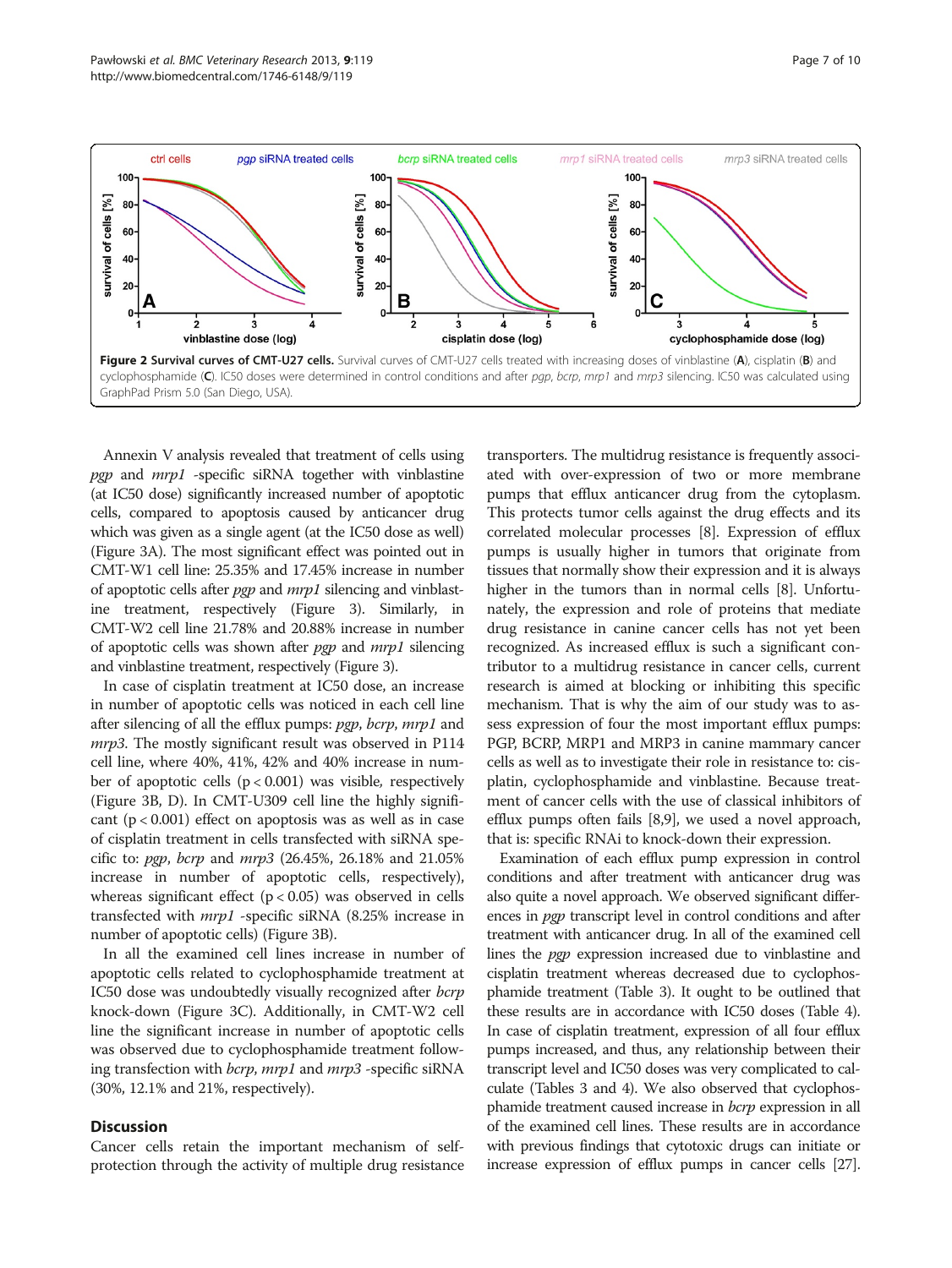<span id="page-7-0"></span>

Moreover, the expression level of these efflux pumps correlates with response to anticancer therapy and patient follow up [[28](#page-9-0)]. Based on our results, we have come up with the conclusion that examination of efflux pumps expression before initiation of chemotherapy could help to predict response to anticancer drugs and could be helpful in assessment of their proper doses. However, more studies in this field are required.

The RNAi gene silencing was highly successful (comparing to our previously published studies [\[19,21](#page-8-0)]), reaching even 100% of gene knock-down in case of *bcrp* in CMT-W2 cell line and *mrp3* in case of CMT-U309 cell line. The results of gene knock-down were confirmed by the assay with rhodamine-123 efflux. To assess whether efflux pumps silencing has an influence on cancer cell susceptibility to cytostatic drugs, the IC50 doses were determined in transfected cells (Table [4,](#page-5-0) Figure [2](#page-6-0)). Our results showed that vinblastine IC50 doses significantly decreased in all the examined cell lines after *pgp* and *mrp1* silencing (Table [4\)](#page-5-0). Examination of cisplatin IC50 in transfected cells pointed that it was significantly lower in all of them when compared to control cells (Table [4\)](#page-5-0). In case of cyclophosphamide, bcrp siRNA treatment significantly decreased IC50 dose in all of the examined cell lines (Table [4](#page-5-0)).

Comparison of IC50 doses of anticancer drugs given in vitro and their maximum possible plasma concentrations showed that in case of vinblastine the plasma concentration was much lower than the IC50 doses [\[29\]](#page-9-0). It means that the examined cancer cell lines are vinblastineresistant and therefore this anticancer drug may be ineffective in canine mammary cancer treatment. However, more studies in this field should be conducted. In case of cisplatin, the IC50 doses in the three examined cell lines (CMT-U27, CMT-U309 and CMT-W2) were lower than the reachable plasma concentrations [[30](#page-9-0)]. However, after bcrp, mrp1 or mrp3 knock-down, the cisplatin IC50 doses were similar or lower than the maximum possible plasma drug concentration in all of the examined cell lines. It means that knock-down of efflux pumps expression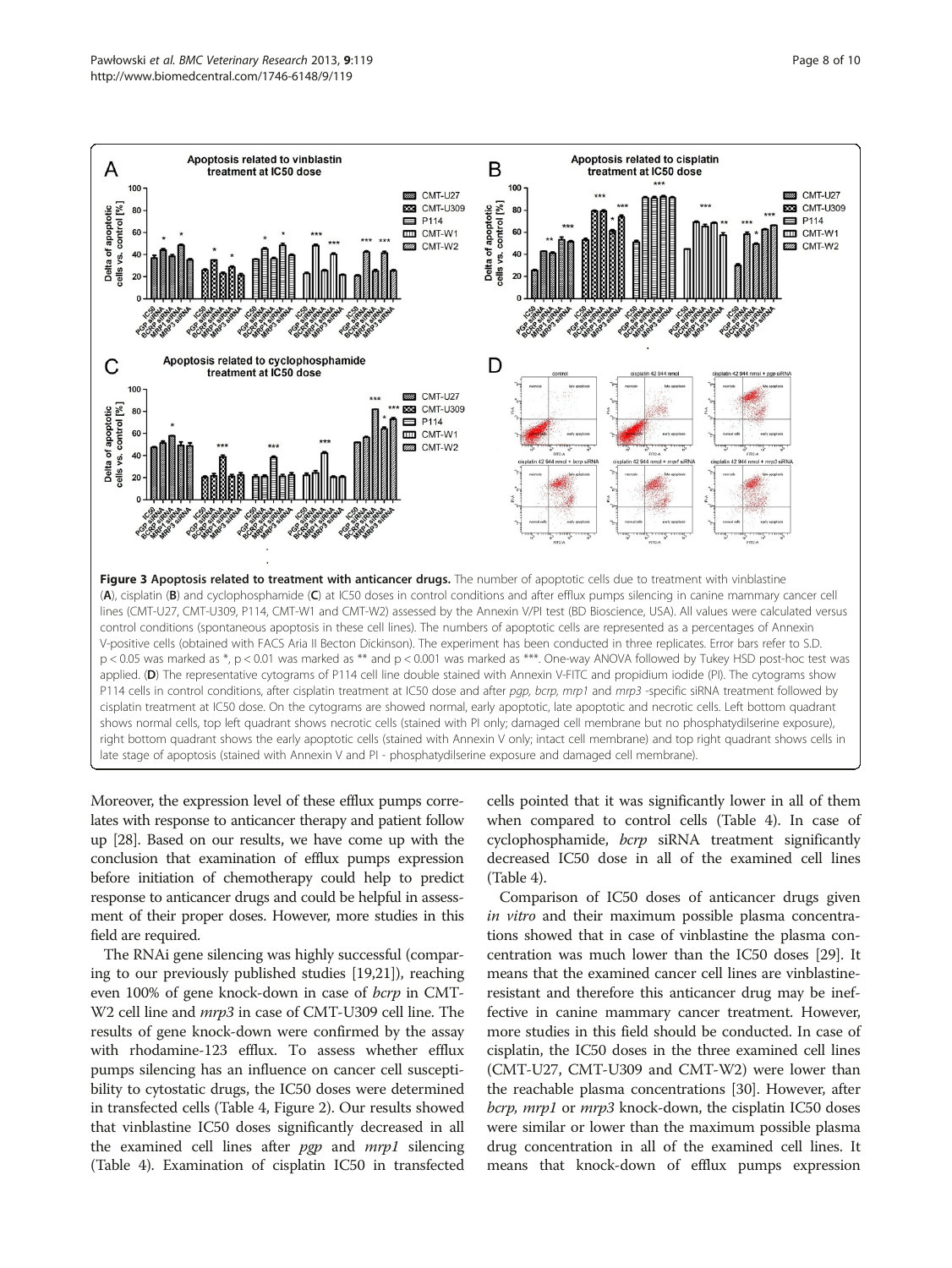<span id="page-8-0"></span>during chemotherapy can reverse cancer drug-resistance. The IC50 doses of cyclophosphamide in all of the examined cell lines were significantly lower than its maximum possible plasma concentration [\[31](#page-9-0)]. However, in all the cases given above, targeting of ABC efflux pumps using siRNA significantly decreased IC50 doses of anticancer drugs. These results were also confirmed by apoptosis assay (Figure [3](#page-7-0)).

In summary: knock-down of efflux pumps expression during chemotherapy could allow decreased doses of anticancer drugs thereby reducing the risk of their side effects. However, more studies in this field are required as well as large clinical trials to prove this hypothesis.

Our research is a completely new approach in the field of veterinary oncology. The results show that targeting of ABC-efflux pumps using RNAi can be promising strategy in cancer treatment. However, these in vitro studies should be confirmed using in vivo animal models.

#### Conclusions

The most important findings of our study are: (1) the expression level of efflux pump reflects the resistance to specific anticancer drug thus it should be assessed before the initiation of chemotherapy; (2) in canine mammary cancer PGP and MRP1 are responsible for vinblastine resistance, PGP, BCRP, MRP1 and MRP3 are cisplatin transporters whereas BCRP is a transporter of cyclophosphamide; (3) treatment of cells using siRNA targeting efflux pumps significantly increases cancer susceptibility to anticancer drug and allows to decrease the effective dose of anticancer drug.

#### Competing interests

The authors declare that they have no competing interests.

#### Authors' contributions

KP research design, experimental design, IC50 determination, FACS analyses, rhodamine-123 accumulation assay, siRNA transfections, JM apoptosis analysis, KM apoptosis analysis, TM manuscript preparation, MK research design, experimental design, FACS analyses, siRNA transfection, RT-QPCR, manuscript preparation. All authors read and approved the final manuscript.

#### Acknowledgements

This work was supported by grant no N N308 574940 from the Ministry of Sciences and Higher Education. The authors would like to thank Katarzyna Szyszko DVM for her help in optimization of RT-qPCR reaction conditions and Dr. Robert Meyers, M.D. for his contribution in preparation of this manuscript. The authors would like to thank Dr. Eva Hellmen (Swedish University of Life Sciences, Sweden) for her kind donation of CMT-U27 and CMT-U309 cell lines, Dr. Gerard Rutteman (Utrech University, The Netherlands) for his kind donation of P114 cell line and Prof. Dr. Maciej Ugorski (Wrocław University of Environmental and Life Sciences, Poland) for his kind donation of CMT-W1 and CMT-W2 cell lines.

#### Author details

<sup>1</sup>Department of Physiological Sciences, Faculty of Veterinary Medicine, Warsaw University of Life Sciences - WULS, Nowoursynowska 159, 02-776, Warsaw, Poland. <sup>2</sup>Department of Large Animal Diseases with Clinic, Faculty of Veterinary Medicine, Warsaw University of Life Sciences – WULS, Nowoursynowska 100, 02-797, Warsaw, Poland. <sup>3</sup>Department of Animal Environment Biology, Faculty of Animal Sciences, Warsaw University of Life Sciences - WULS, Ciszewskiego 8, 02-786, Warsaw, Poland.

Received: 12 January 2013 Accepted: 13 June 2013 Published: 17 June 2013

#### References

- 1. MacEwen EG: Spontaneous tumors in dogs and cats: models for the study of cancer biology and treatment. Cancer Metastasis Rev 1990, 9:125–136.
- 2. Midsorp W: Tumors of the mammary gland. In Tumors in domestic animals. Edited by Meuten DJ. Ames: Iowa State Press; 2002:575–606.
- 3. Misdorp W: Progestagens and mammary tumours in dogs and cats. Acta Endocrinol 1991, 125(Suppl. 1):27–31.
- 4. Stratmann N, Failing K, Richter A, Wehrend A: Mammary tumor recurrence in bitches after regional mastectomy. Vet Surg 2008, 37:82–86.
- 5. Simon D, Schoenrock D, Baumgartner W, Nolte I: Postoperative adjuvant treatment of invasive malignant mammary gland tumors in dogs with doxorubicin and docetaxel. J Vet Intern Med 2006, 20:1184-1190.
- 6. Marconato L, Lorenzo RM, Abramo F, Ratto A, Zini E: Adjuvant gemcitabine after removal of aggressive malignant mammary tumours in dogs. Vet Comp Oncol 2008, 6:90–101.
- 7. Karayannopoulou M, Kaldrymidou E, Constantinidis TC, Dessiris A: Adjuvant post-operative chemotherapy in bitches with mammary cancer. Transbound Emerg Dis 2001, 48:85–96.
- 8. Król M, Pawłowski KM, Majchrzak K, Szyszko K, Motyl T: Why chemotherapy can fail? Pol J Vet Sci 2010, 12:399–406.
- 9. Szyszko K, Pawłowski KM, Motyl T, Król M: Chemoresistance in cancer: not just a humans problem. Med Wet 2011, 67(7):453–457.
- 10. Honscha KU, Schirmer A, Reischauer A, Schoon HA, Einspanier A, Gabel G: Expression of ABC-transport proteins in canine mammary cancer: consequences for chemotherapy. Reprod Domest Anim 2009, 44:218–223.
- 11. Roth BJ, Sledge GW, Williams SD, Meyer SC, Ansari R, Fisher WB: Methotrexate, Vinblastine, Doxorubicin, and Cisplatin in metastatic breast cancer. Cancer 1991, 68:248–252.
- 12. Briest S, Stearns V: Chemotherapeutic strategies for advanced breast cancer. Oncology 2007, 21(11):1325–1335.
- 13. Ospovat I, Siegelmann-Danieli N, Grenader T, Hubert A, Hamburger T, Peretz T: Mitomycin C and vinblastine: an active regimen in previously treated breast cancer patients. Tumori 2009, 95(6):683–686.
- 14. Whitehead KA, Langer R, Anderson DG: Knocking down barriers: advances in siRNA delivery. Nat Rev Drug Discovery 2009, 8:129–138.
- 15. Król M, Pawłowski KM, Majchrzak K, Gajewska M, Majewska A, Motyl T: Global gene expression profiles of canine macrophages and canine mammary cancer cells grown as a co-culture in vitro. BMC Vet Res 2012, 8:16.
- 16. Król M, Pawłowski KM, Skierski J, Rao NAS, Hellmen E, Mol JA, Motyl T: Transcriptomic profile of two canine mammary cancer cell lines with different proliferative and anti-apoptotic potential. J Physiol Pharmacol 2009, 60:95–106.
- 17. Król M, Pawłowski KM, Skierski J, Turowski P, Majewska A, Polańska J, Ugorski M, Morty RE, Motyl T: Transcriptomic "portraits" of canine mammary cancer cell lines with various phenotype. J Appl Genet 2010, 51:169-183.
- 18. Król M, Polańska J, Pawłowski KM, Skierski J, Majewska A, Ugorski M, Motyl T: Molecular signature of cell lines isolated from mammary adenocarcinoma metastases to lungs. J Appl Genet 2010, 51:37-50.
- 19. Pawłowski KM, Popielarz D, Szyszko K, Motyl T, Król M: Growth Hormone Receptor RNA interference decreases proliferation and enhances apoptosis in canine mammary carcinoma cell line CMT-U27. Vet Comp Oncol 2012, 10(1):2–15.
- 20. Majchrzak K, Pawlowski KM, Orzechowska EJ, Dolka I, Mucha J, Motyl T, Król M: A role of ghrelin in canine mam mary carcinoma cells proliferation, apoptosis and migration. BMC Vet Res 2012, 8:170.
- 21. Król M, Majchrzak K, Mucha J, Homa A, Bulkowska M, Jakubowska A, Karwicka M, Pawłowski KM, Motyl T: CSF-1R as an inhibitor of apoptosis and promoter of proliferation, migration and invasion of canine mammary cancer cells. BMC Vet Res 2013, 9:65
- 22. Brinkhof B, Spee B, Rothuizen J, Penning LC: Development and evaluation of canine reference genes for accurate quantification of gene expression. Anal Biochem 2006, 356:36-43.
- 23. Etschmann B, Wilcken B, Stoevesand K, von der Schulenburg A, Sterner-Kock A: Selection of reference genes for quantitative real-time PCR analysis in canine mammary tumors using the GeNorm algorithm. Vet Pathol 2006, 43:934–942.
- 24. Schmittgen TD, Livak KJ: Analyzing real-time PCR data by the comparative Ct method. Nature Prot 2008, 3:1101–1108.